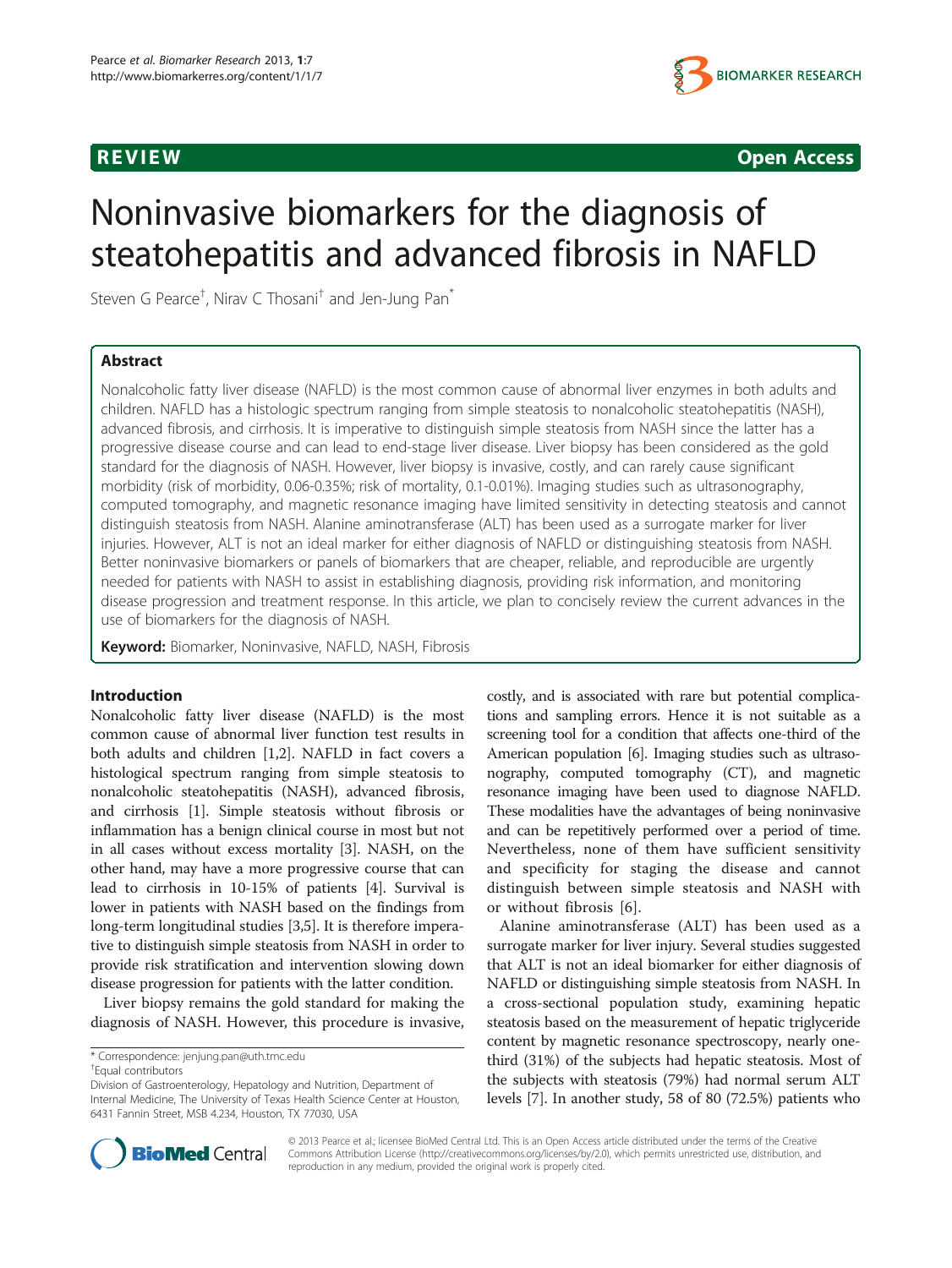had a normal ALT and underwent surgery unrelated to liver diseases had varying degrees of NASH. Among those patients, 26 had fibrosis and 8 had silent cirrhosis [[8\]](#page-8-0). The third study reported that the entire histologic spectrum of NAFLD could be seen in the individuals with normal ALT values. The histological spectrum of NAFLD in people with NAFLD and normal ALT was not significantly different from those with NAFLD and elevated ALT. A low normal ALT value therefore does not guarantee freedom from underlying NASH with advanced fibrosis [[9\]](#page-8-0).

As mentioned earlier, the current available tests have significant limitations in distinguishing simple steatosis from NASH, which has important clinical implications. Better noninvasive biomarkers or panels of biomarkers that are cheaper, reliable, and reproducible are urgently needed for patients with NASH to assist in establishing diagnosis, providing risk information, and monitoring disease progression and treatment response. In this article, we plan to concisely review the current advances in the use of biomarkers for the diagnosis of NASH.

# Proinflammatory markers and NASH

NAFLD is considered to be the hepatic manifestation of metabolic syndrome (MetS) [[10](#page-8-0)]. Obesity, a common feature of NAFLD and MetS, is associated with a chronic and subacute inflammatory state that is both systemic and focally localized in certain tissues such as liver. Consistent with the potential roles of inflammation, serum levels of proinflammatory cytokines are elevated in obese subjects [\[11](#page-8-0)]. NASH is a progressive form of NAFLD where in addition to simple steatosis, inflammation, hepatocyte ballooning, and sometimes, fibrosis are observed [[12\]](#page-8-0). It is therefore of great interest to determine if NASH can be distinguished from simple steatosis by using proinflammatory biomarkers. Below we will discuss the current findings of the use of proinflammatory biomarkers for the diagnosis of NASH.

# Tumor necrosis factor alpha (TNF-α)

TNF-α plays an important role in insulin resistance, the pathognomonic feature of MetS, through inhibiting the tyrosine kinase activity of the insulin receptor [\[13](#page-8-0)]. Abiru et al. reported that patients with NASH had significantly higher serum  $TNF-\alpha$  and its soluble receptor (sTNFR1) than those with simple steatosis, although they did not provide a cutoff value of the cytokine for clinical use [\[14\]](#page-8-0). A recent study further reported that patients with NASH had higher levels of TNF-α messenger ribonucleic acid (mRNA) than healthy controls. The authors proposed a TNF-α mRNA cutoff value of 100 ng/mL predicted NASH [area under receiver operating characteristic curves (AUROC) 0.685, sensitivity 66.7%, specificity 74.1%] [\[15](#page-8-0)]. The role of TNF- $\alpha$  in NASH is further supported by the beneficial effects of

pentoxifylline, an antagonizer of TNF-α, on biochemical and histological activity associated with NASH [\[16](#page-9-0)-[18](#page-9-0)].

# Interleukin-6 (IL-6)

IL-6 is implicated in insulin resistance, at least in part, through the induction of suppressor of cytokine signaling-3 in liver [\[19\]](#page-9-0). Several studies have reported a strong association between IL-6 and NASH. In a pilot study with a small cohort, patients with NASH received special diet plus exercise with or without antioxidant vitamin E (800 IU/day for 6 weeks). Plasma IL-6 levels were significantly higher in patients with NASH and the levels decreased with the therapy [\[20\]](#page-9-0). Not only the cytokine itself, but its soluble receptor is also significantly increased in patients with NASH than those with simple steatosis [\[14](#page-8-0)]. No cutoff value of the cytokine for differentiating NASH from simple steatosis was provided from either one of the studies. In the third small cohort study, morbidly obese patients were divided into 3 groups based on the histologic findings: non-NASH, probable NASH, and NASH. IL-6 level was correlated with the degree of steatosis until the patients met the criteria of NASH when their blood IL-6 levels decreased. Multivariate logistic regression analysis identified the level of IL-6 > 4.81 pg/mL [odds ratio (OR): 33.7, 95% confidence interval (CI): 1.7-680.7,  $p \le 0.022$ ] as an independent predictor of the degree of steatosis but not of NASH [\[21](#page-9-0)]. In the fourth study, NASH could be well distinguished from simple steatosis when using the cutoff value of IL-6 at 4.6 pg/mL (AUROC 0.817, sensitivity 58.1%, specificity 100%). The authors concluded that IL-6 was highly specific in confirming the absence of NASH at normal values [[22](#page-9-0)].

# C-reactive protein (CRP)

CRP levels were elevated in NAFLD patients compared with controls matched by age and body mass index (BMI) and hence were reported to be an independent risk factor for NAFLD [[23\]](#page-9-0). However, the study was limited by the lack of histologic diagnosis since NAFLD was diagnosed based on elevated ALT and sonographic evidence of fatty liver. It is still controversial whether CRP can differentiate NASH from simple steatosis. For example, high-sensitivity CRP (hs-CRP) levels were significantly higher in patients with NASH compared with those with steatosis in a Japanese study [[24\]](#page-9-0). In addition, hs-CRP levels were significantly elevated in patients with NASH and advanced fibrosis compared with those with NASH and mild fibrosis. However, there was no relation between serum hs-CRP levels and either hepatic steatosis or necroinflammation grade. The AUROC for distinguishing between NASH and steatosis using hs-CRP was 0.833 [[24\]](#page-9-0). In a Romanian study, CRP had an excellent performance in predicting the presence of NASH using a cutoff value of 3.5 mg/L (AUROC 0.906, sensitivity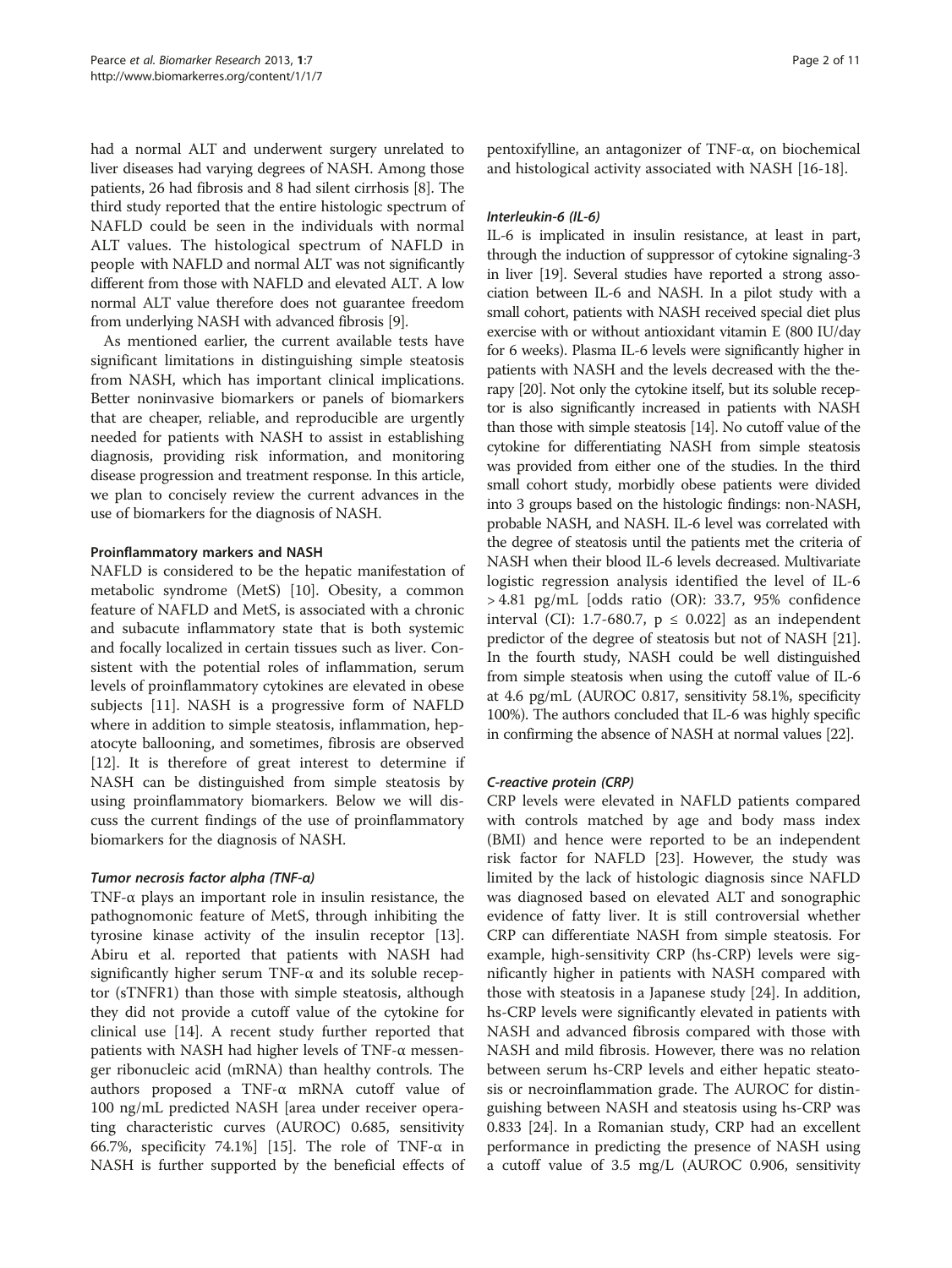82%, specificity 88%). CRP, however, was not a predictor of severe fibrosis ( $F \ge 3$ ) in that study [[25\]](#page-9-0).

In contrast, a small cohort study (18 patients with NASH) reported that there was no correlation of CRP levels with either the degree of hepatic steatosis, inflammation, or the stage of liver fibrosis despite the fact that NASH patients had significantly higher CRP levels than 16 controls [[26](#page-9-0)]. Similar to the previous study, an Australian group reported that patients with NASH and simple steatosis had similar hs-CRP levels. No relationship existed between hs-CRP levels and the grades of hepatic steatosis, necroinflammation, and fibrosis [[27\]](#page-9-0). Both studies are underpowered due to inadequate sample sizes.

CRP may be a marker of hepatic steatosis but not of severity of NAFLD in obese patients [[28](#page-9-0)].

# Pentraxin 3 (PTX3)

PTX3 is a prototypic member of the long chain pentraxin family and a newly discovered marker of the acute phase inflammatory response. PTX3 is structurally related to, but distinct from classic members of the short chain pentraxin family, including CRP [[29](#page-9-0)]. Yoneda et al. [[29](#page-9-0)] first reported that the plasma PTX3 level was significantly higher in patients with NASH than those with simple steatosis or healthy controls. No significant difference of plasma PTX3 levels was observed between the simple steatosis and control groups. A stepwise increase in plasma PTX3 levels was found as the stages of hepatic fibrosis increased. PTX3, however, was not related to either hepatic steatosis or necroinflammation grade. Using 1.61 ng/mL as a cutoff value, PTX3 had a fair performance in differentiating NASH from simple steatosis (AUROC 0.755, sensitivity 66.7%, specificity 78.6%). Using 2.45 ng/mL as a cutoff value, PTX3 had a good performance in distinguishing stage 3–4 from stage 0–2 NAFLD (AUROC 0.850, sensitivity 70.6%, specificity 94.3%) [\[29\]](#page-9-0).

### Ferritin

Increased ferritin but normal transferrin saturation is frequently found in patients with hepatic steatosis. The simultaneous disorder of iron and glucose and/or lipid metabolism, in most of the cases associated with insulin resistance, is responsible for persistent hyperferritinemia and identifies patients at risk for NASH [\[30](#page-9-0)]. Indeed, serum ferritin level was significantly higher in the NASH patients than those with simple steatosis, according to a Japanese study [[31](#page-9-0)]. In that study, the serum ferritin level was related with insulin resistance. The performance of serum ferritin for distinguishing NASH from simple steatosis was fair (AUROC 0.732) and the optimal cutoff value was 196 ng/mL with a sensitivity 64.2% and specificity 76.5%. In another study, the performance of serum ferritin for detecting NASH was improved (AUROC 0.82) when using a higher cutoff value 240 ng/mL with the price of losing specificity (sensitivity 91%, specificity 70%) [[32](#page-9-0)]. In a recent large cohort study using gender-specific cutoff values (> 300 ng/mL in women and > 450 ng/mL for men), serum ferritin levels greater than 1.5 times of upper limit of normal was associated with hepatic iron deposition, a diagnosis of NASH, and worsened histologic activity, and is an independent predictor of advanced hepatic fibrosis among patients with NAFLD. The authors concluded that serum ferritin is useful to identify NAFLD patients at risk for NASH and advanced fibrosis [\[33\]](#page-9-0). A recent report from Japan stated that the extent of serum ferritin elevations did not predict the stage of NAFLD although hyperferritinemia was common in NAFLD patients. The study is limited by a possible selection bias since only 19% of the study subjects had a histologic diagnosis [\[34](#page-9-0)].

In summary, a variety of proinflammatory biomarkers such as TNF-α, IL-6, CRP, and ferritin have been studied for their associations with NASH. Their performance in distinguishing NASH from simple steatosis is either fair or good but not excellent. Controversies of the association of each proinflammatory marker with NASH exist and well accepted cutoff values of each marker remain unknown.

# Constituents of extracellular matrix (ECM)

Liver fibrosis is one of the features of NASH [\[12](#page-8-0)]. The constituents of ECM are expected to be released into circulation during turnover of fibrosis in the liver. It is therefore reasonable using such markers to differentiate NASH from simple steatosis, especially those with significant liver fibrosis.

Yoneda et al. reported that marked elevation of serum hyaluronic acid (HA) and type IV collagen 7S domain, both ECM components, occurred in NASH patients with advanced fibrosis compared to those with mild fibrosis [\[24](#page-9-0)]. Serum HA levels were also markedly elevated in patients with NASH than with steatosis only. No cutoff value of either marker was provided in the study [[24](#page-9-0)]. Another study reported that the best cutoff values to detect NASH using ROC analysis were  $\geq$  43 ng/mL for HA (AUROC 0.797) and  $\geq$  5 ng/mL for type IV collagen 7S domain (AUROC 0.828). The positive predictive value (PPV) for detecting NASH can be as high as 97.1% when both markers are greater than the cutoffs. In addition, the best cutoff values to detect severe fibrosis were  $\geq$  50 ng/mL for HA (AUROC 0.797) and  $\geq$  5 ng/mL for type IV collagen 7S domain (AUROC 0.817). The study reported that severe hepatic fibrosis is unlikely to be present if both markers are concomitantly less than the cutoffs [[35](#page-9-0)]. In a study including only NASH patients, those with liver fibrosis had significantly higher serum HA and laminin levels than those without fibrosis. The best cutoff value was 148.8 ng/mL for HA (AUROC 0.975,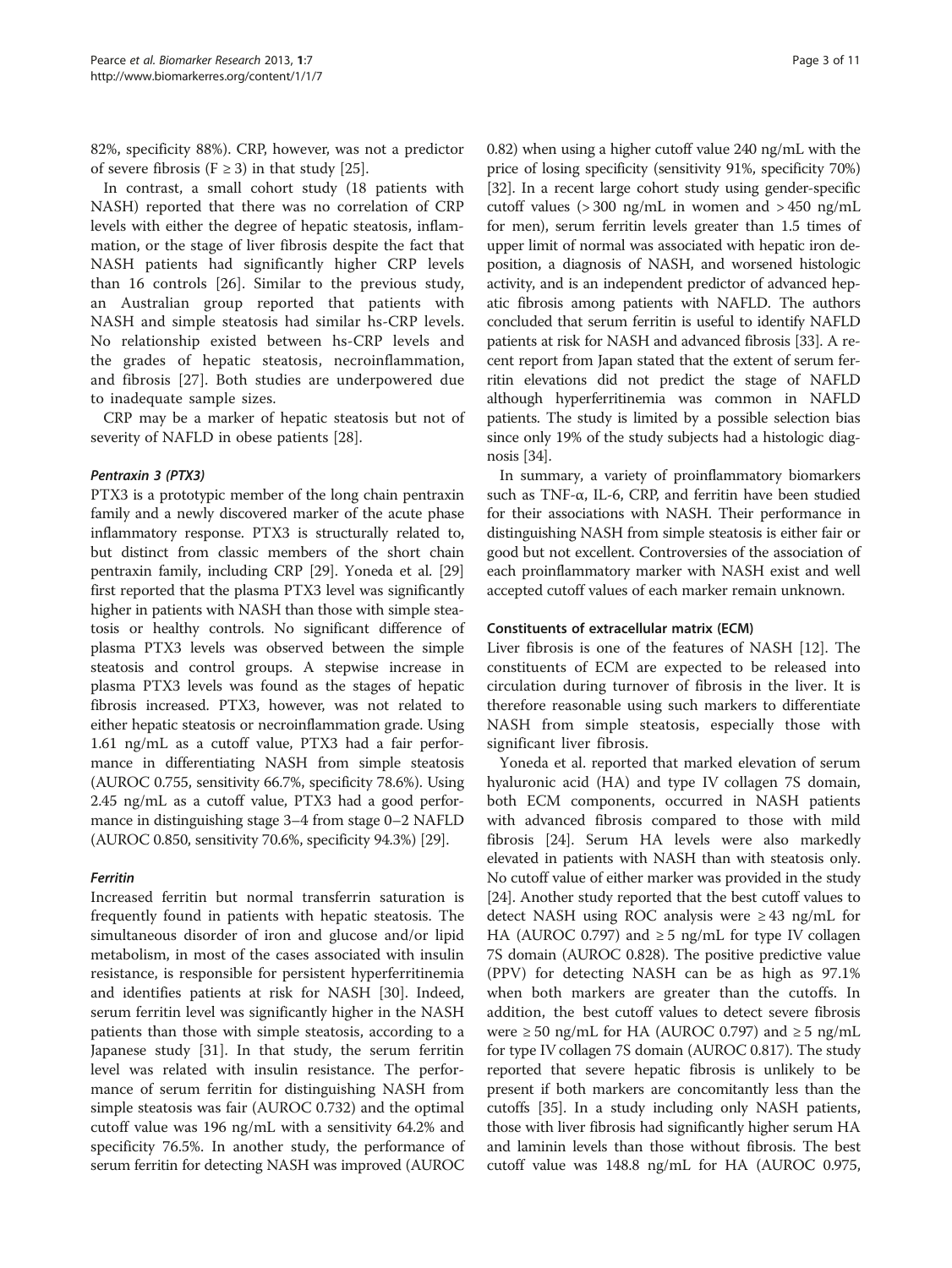sensitivity 97.5%, specificity 95.7%) and was 292.5 ng/mL for laminin (AUROC 0.789, sensitivity 73.9%, specificity 74.1%). The authors concluded that HA could be a predictive factor of the presence and stage of liver fibrosis in NASH. Laminin could be used to diagnose liver fibrosis but has no value in staging [\[36\]](#page-9-0).

In contrast to the aforementioned findings, Malik et al. reported that there was no difference in levels of fibrosis markers such as HA, YKL-40, and tissue inhibitor of metalloproteinase 1 (TIMP1) between patients with NASH and with simple steatosis [\[37\]](#page-9-0). Similar to the previous study, a recent study reported that neither HA, TIMP1, YKL-40, nor collagen IV was associated with a histologic diagnosis of NASH. Pro-collagen III (PIIINP) was the only marker that was correlated with the total NAFLD activity score (NAS) and its constituent components. PIIINP was able to discriminate between patients with simple steatosis and those with NASH or advanced fibrosis with AUROC 0.85-0.87 [\[38](#page-9-0)].

In summary, ECM constituents seem to be decent markers for the detection of NASH although not without controversy. These markers are limited for routine use as they are not readily available in clinical laboratories. For better detection performances, these markers are often incorporated into diagnostic panels that are composed of several biomarkers. We will discuss these panels later in this review.

# Apoptosis markers

Apoptosis is a common mechanism of liver injury. Feldstein et al. [\[39](#page-9-0)] reported that the number of apoptotic cells was significantly increased in liver biopsy specimens from patients with NASH compared with those with simple steatosis and healthy controls. Immunohistochemistry demonstrated active caspases 3 and 7 in NASH specimens, confirming the occurrence of apoptosis in this condition. The apoptotic pathway is composed of two arms: the intrinsic pathway (initiated by cellular stress) and the extrinsic pathway (stimulated through a death receptor-mediated process). Both pathways are suspected to be involved in the pathogenesis of NASH [[40](#page-9-0)]. In the final common step of apoptosis, the effector caspases (especially caspase 3 and caspase 7) are activated and cleave a number of different substrates inside the cell, including cytokeratin 18 (CK18), the major intermediate filament protein in the liver [\[41](#page-9-0)]. Plasma CK18 fragments were found to be markedly increased in patients with NASH (n=21) than those with simple steatosis  $(n=8)$  or normal controls  $(n=10)$  [median (interquartile range): 765.7 U/L (479.6-991.1), 202.4 U/L (160.4-258.2), 215.5 U/L (150.2-296.2), respectively; p < 0.001] [\[41](#page-9-0)]. A cutoff value of 395 U/L performed excellently for the diagnosis of NASH (AUROC 0.93, sensitivity 85.7, specificity 99.9%). For every 50 U/L increase in CK18 levels, the likelihood of having

"definitive NASH" increased 86% (OR 1.86; 95% CI 1.23-2.82) [[41\]](#page-9-0). By studying a larger cohort, the same group validated the significantly higher plasma CK18 fragments in patients with NASH (n=69) versus those without NASH (n=44) and borderline diagnosis (n=26) [median  $(25<sup>th</sup>, 75<sup>th</sup>$  percentile), 335 (196, 511), 194 (151, 270), 200 (148, 284), respectively; p<0.001]. The AUROC for NASH diagnosis was estimated to be 0.83 [\[42\]](#page-9-0). A Greek study reported that fragmented CK18 levels had a good diagnostic accuracy for differentiating patients with NASH (n=30) from those with simple steatosis (n=28; AUROC 0.87). Levels of CK18 fragments ≥225 U/L, ≥ 250 U/L, or ≥ 300 U/L had sensitivity of 70%, 60%, or 53%; specificity of 82%, 93%, or 100%; PPV of 84%, 95%, or 100%; and negative predictive value (NPV) of 73%, 69%, or 67% for the diagnosis of NASH, respectively [\[43](#page-9-0)]. Using paired liver biopsies, serum CK18 fragment levels correlated with NAS in NAFLD patients [[44](#page-9-0)]. The finding suggests that serum CK18 fragment levels can be used for monitoring NAFLD disease activity and treatment responses.

Two studies suggested that CK18 fragments may have a better performance for the diagnosis of NASH when combining with other tests [\[45,46\]](#page-9-0). First, a Turkish study reported that serum CK18 fragments had a fair performance in discriminating NASH from non-NASH (i.e., borderline NASH, simple steatosis, normal tissue) when using 121.6 U/L as the cutoff value (AUROC 0.787, sensitivity 60%, specificity 97.4). Using 243.8 U/L as the cutoff value, total serum CK18 levels had a better sensitivity and worse specificity than its apoptotic fragments for the diagnosis of NASH (AUROC 0.809, sensitivity 68.9, specificity 81.6). When combining CK18 with the liver attenuation on CT in Hounsfield units, both total CK18 and its apoptotic fragments had higher sensitivity (83.3% and 86.1%, respectively) for definitive NASH. The authors suggested that measurement of different forms of CK18 in combination with CT has greater diagnostic utility for the identification of patients with definitive NASH than the use of either test alone [[45\]](#page-9-0). Second, a study from a group in Hong Kong reported a 2-step approach using CK18 fragments and fibroblast growth factor 21 (FGF21) further improved the accuracy in diagnosing NASH. In that study, at cutoffs of 203 and 670 U/L, serum CK18 fragments had a 71% NPV and 77% PPV to exclude and diagnose NASH. A 2-step approach measuring CK18 followed by FGF21 further improved the NPV to 74% and PPV to 82% [[46](#page-9-0)].

Joka et al. [\[47\]](#page-9-0) reported that both total serum CK18 and CK18 fragments could accurately differentiate healthy controls or simple steatosis from NASH and discriminate patients with different fibrosis stages from healthy controls. However, total CK18 levels had a better diagnostic performance and even differentiation between lower fibrosis stages as well as between healthy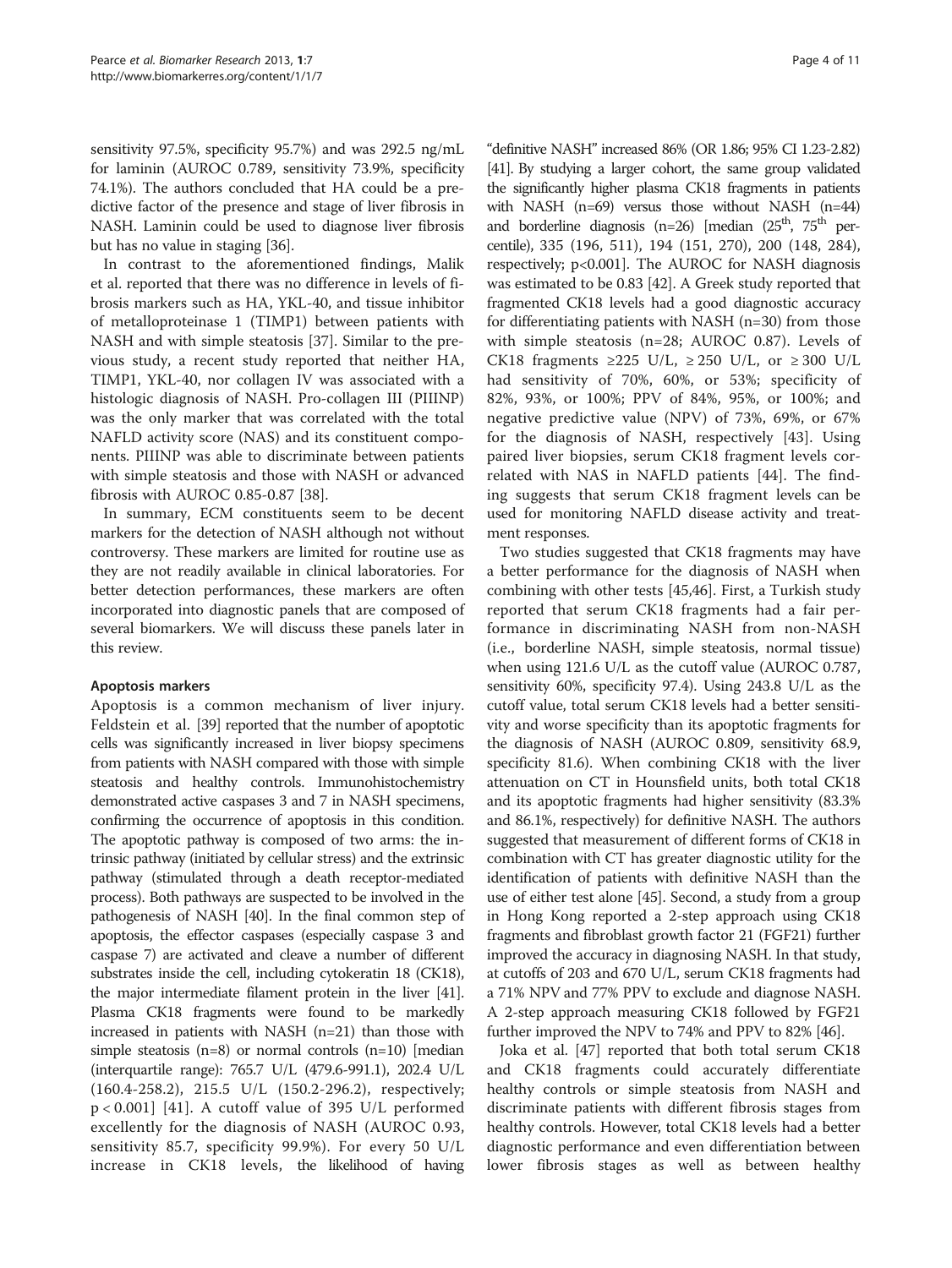individuals and patients with simple steatosis than the apoptotic CK18 fragments [[47\]](#page-9-0).

In summary, NASH is associated with an increase in apoptotic activity in the liver. CK18 fragments are promising noninvasive biomarkers for the diagnosis of NASH. Based on the data from the paired biopsy study, serum levels of CK18 fragments can be possibly used to monitor liver disease activity and responses to treatment in patients with NASH.

### Diagnostic panels for NASH and advanced liver fibrosis

The diagnostic panels for NAFLD can be divided to two categories, one for the prediction of NASH and the other for the detection of liver fibrosis.

# Panels for the detection of NASH

Different diagnostic panels for NASH are shown in Table [1](#page-5-0). According to the HAIR scoring system, a weighted score of 2 or 3 is highly predictive of NASH. However, the study was confined to those with a BMI  $>$  35 kg/m<sup>2</sup> and the results may not be applicable to those with a lower BMI [[48](#page-9-0)]. In the model reported by Palekar et al., patients with three or more of the following six characteristics are more likely to have NASH than simple steatosis: female gender, age  $\geq 50$  years, BMI  $\geq 30$  kg/m<sup>2</sup>, aspartate aminotransferase (AST)  $\geq$  45 U/L, AST/ALT ratio ≥ 0.8, and HA ≥55 mcg/L [\[49](#page-9-0)]. Combining 13 clinical and biochemical parameters, the NashTest only had a fair performance (AUROC 0.78) but a very good specificity (94%) for predicting NASH [[50](#page-9-0)]. Comparing with the NashTest, Gholam et al. was able to predict NASH in a severely obese cohort (BMI  $\geq 40$  kg/m<sup>2</sup>) by simply using two markers, AST and the presence of diabetes (AUROC 0.82) [\[51](#page-9-0)].

Obstructive sleep apnea has been shown to improve diagnostic accuracy of the panels for NASH [\[52](#page-9-0)[,53\]](#page-10-0). The NASH Clinical Scoring System for Morbid Obesity is consisted of six components including hypertension, type 2 diabetes, AST ≥ 27 U/L, ALT ≥ 27 U/L, sleep apnea, and non-black race. Two points are assigned to non-black race and one point is assigned to the rest of the five components. The probability of NASH is determined based on the summed points. A cohort of morbidly obese patients (n=186) was divided into four categories based on the probability of NASH (low, intermediate, high, and very high). Both the PPV of the very high-risk category and the NPV of the low-risk category for NASH were 93% and the AUROC was 0.8 [\[52](#page-9-0)]. A simplified scoring model based on only four variables including type 2 diabetes,  $ALT > 40$ U/L, triglyceride > 150 mg/dL, and obstructive sleep apnea was reported by Ulitsky et al. [\[53\]](#page-10-0). Similar to the design of the previous study, two points are assigned to diabetes and one point is assigned to the other three variables. A cohort of morbidly obese patients (n=235) was divided

into four groups based on the risk of NASH determined by the summed points (low, intermediate, high, and very high). The model performed similarly to the previous study (AUROC 0.76 vs. 0.8) [\[52,](#page-9-0)[53](#page-10-0)]. Both studies suggested that a liver biopsy should be recommended for morbidly obese individuals who are in the high and very high-risk categories for NASH. On the other hand, a liver biopsy can be delayed or avoided for individuals with a low risk of NASH [[52](#page-9-0)[,53](#page-10-0)].

Shimada et al. reported that approximately 90% of the patients with early-stage NASH can be predicted by a combined evaluation of the serum adiponectin level, homeostasis model assessment of insulin resistance (HOMA-IR), and serum type IV collagen 7S level [\[54](#page-10-0)]. Both adiponectin and resistin are adipokines mainly produced by adipose tissues and both are involved in insulin resistance. Hypoadiponectinemia is commonly seen in patients with NAFLD [[55\]](#page-10-0). Tarek et al. developed a panel that consisted of 2 apoptosis markers (CK18 fragments and soluble Fas) for NASH [\[56](#page-10-0)]. In the initial cohort that included patients suspicious for having NASH, the panel performed quite well with an AUROC 0.93. In the validation cohort that included morbidly obese patients only, the panel still had a fair performance with an AUROC 0.79. The high AUROC in the validation group indicated that this panel provides reproducible results even for a highly distinct group of patients [[56](#page-10-0)].

Given the complexity of the pathogenesis of NASH, it is likely that multiple pathways may play critical roles in the development of the disease. Younossi et al. therefore developed the NASH diagnostics model that includes two apoptosis markers (apoptosis- and necrosis-derived CK18 fragments) and two adipokines (adiponectin and resistin) [[57\]](#page-10-0). If the model were used to minimize the use of liver biopsies at the threshold of 0.2085, 79.2% of the study patients could avoid the invasive procedure. Again, the study subjects were morbidly obese and the study results may not be generalized to non-obese population [\[57](#page-10-0)]. Sookoian et al. designed a diagnostic panel based on a composite index using nine markers derived from both clinical and routine laboratory data [[58](#page-10-0)]. Considering a model patient with all the positive tests, the post-test probability for NASH would be 99.5%. In the same way, considering a model with all negative tests, the post-test probability for NASH would be negligible (0.3%). Nevertheless, the performance of the model was only fair (AUROC 0.795) [[58\]](#page-10-0).

Based on the head-to-head comparison studies, two panels were reported outperforming several other existed panels previously mentioned. First, the NAFIC scoring system using the following markers: serum ferritin ( $\geq 200$  ng/mL for female;  $\geq 300$  ng/mL for male), fasting insulin ( $\geq 10 \mu U/mL$ ), and type IV collagen 7S  $(\geq 5 \text{ ng/mL})$ , outperformed the HAIR scoring system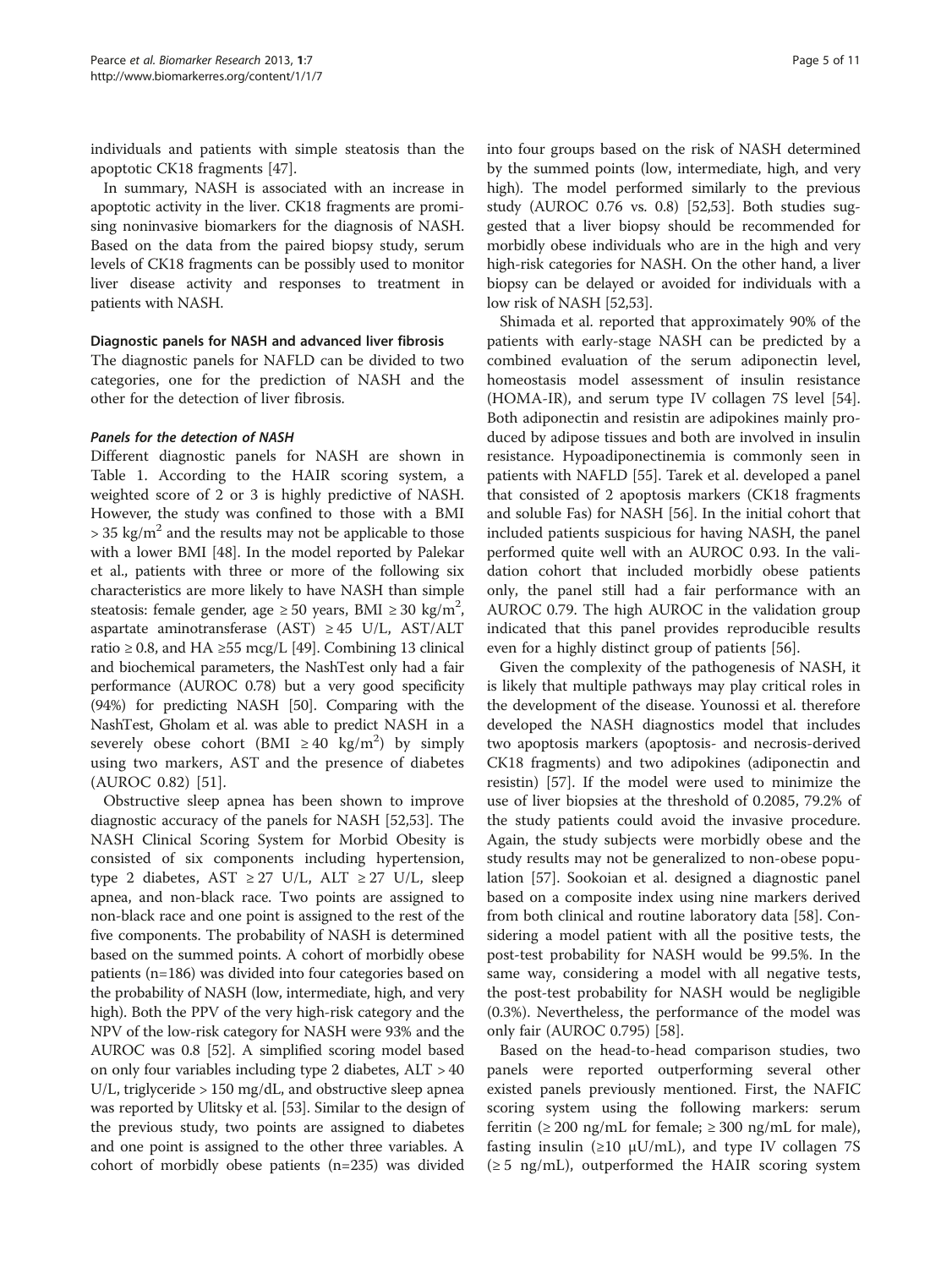#### <span id="page-5-0"></span>Table 1 Accuracy of diagnostic panels for NASH

| Reference     | <b>Biomarkers</b>                                     | N                | <b>AUROC</b>         | Cutoff value   | Se (%) | Sp (%) | <b>PPV (%)</b> | <b>NPV (%)</b> |
|---------------|-------------------------------------------------------|------------------|----------------------|----------------|--------|--------|----------------|----------------|
| Dixon [48]    | <b>HAIR</b> score                                     | 105              | 0.90                 | score>2        | 80     | 89     | n/a            | n/a            |
|               | (hypertension, ALT>40 U/L, IR index>5)                |                  |                      |                |        |        |                |                |
| Palekar [49]  | age≥50 years, female gender, AST≥45 U/L,              | 80               | 0.76                 | score≥3        | 73.7   | 65.7   | 68.2           | 71.4           |
|               | BMI≥30 kg/m <sup>2</sup> , AAR ratio≥0.8, HA≥55 mcg/L |                  |                      |                |        |        |                |                |
| Poynard [50]  | NashTest                                              | 257              | 0.78                 | n/a            | 33     | 94     | 66             | 81             |
|               | (age, sex, height, weight, triglyceride, GGT,         |                  |                      |                |        |        |                |                |
|               | cholesterol, alpha2macroglobulin, AST, ALT,           |                  |                      |                |        |        |                |                |
|               | apolipoprotein A1, haptoglobin, total bilirubin)      |                  |                      |                |        |        |                |                |
| Gholam [51]   | AST, presence of diabetes                             | 97               | 0.82                 | 8.22           | 76     | 66     | n/a            | n/a            |
| Campos [52]   | NASH Clinical Scoring System for Morbid               | 186              | 0.80                 | $0 - 2$        |        |        | 7              | 93             |
|               | obesity (hypertension, type 2 diabetes,               |                  |                      | $3 - 4$        |        |        | 27             | 73             |
|               | AST≥27 U/L, ALT ≥27 U/L, sleep apnea,                 |                  |                      | 5              |        |        | 59             | 41             |
|               | non-black race)                                       |                  |                      | $6 - 7$        |        |        | 93             | $\overline{7}$ |
| Ulitsky [53]  | diabetes, ALT >40 U/L, triglyceride >150              | 253              | 0.76                 | $0 - 1$        |        |        | 10.6           | 89.4           |
|               | mg/dL, sleep apnea                                    |                  |                      | $2 - 3$        |        |        | 24.7           | 75.3           |
|               |                                                       |                  |                      | 4              |        |        | 60             | 40             |
|               |                                                       |                  |                      | 5              |        |        | 75             | 25             |
| Shimada [54]  | adiponectin≤4 mcg/mL, HOMA-IR≥3,                      | 85               | n/a                  | all $3 + ive$  | 94     | 74     | 94             | 74             |
|               | type IV collagen 7S≥5 ng/mL                           |                  |                      |                |        |        |                |                |
| Tarek [56]    | CK18 fragments, sFas                                  | 95               | 0.93                 | $-0.5509$      | 88     | 89     | n/a            | n/a            |
| Younossi [57] | <b>NASH Diagnostics</b>                               | 101              | 0.908                | 0.2772         | 94.5   | 70.2   | 60             | 97.1           |
|               | (cleaved and intact CK18 levels,                      |                  |                      |                |        |        |                |                |
|               | serum adiponectin and resistin levels)                |                  |                      |                |        |        |                |                |
| Sookoain [58] | BMI, waist circumference, ALT, AST, AP,               | 101              | 0.795                | n/a            | n/a    | n/a    | n/a            | n/a            |
|               | GGT, HOMA, CRP, sICAM-1                               |                  |                      |                |        |        |                |                |
| Sumida [59]   | NAFIC score                                           | $177^{\dagger}$  | 0.851 <sup>†</sup>   | $\mathbf{1}$   | 94     | 48     | 31             | 86             |
|               | [serum ferritin (≥200 ng/mL for female,               |                  |                      | $\overline{2}$ | 66     | 91     | 90             | 67             |
|               | ≥300 ng/mL for male), fasting insulin ≥10             | 442 <sup>4</sup> | $0.782$ <sup>*</sup> | $\mathbf{1}$   | 88     | 43     | 66             | 75             |
|               | µU/mL, type IV collagen ≥5 ng/mL]                     |                  |                      | $\overline{2}$ | 60     | 87     | 85             | 64             |
| Younossi [60] | NAFLD Diagnostic Panel                                | 79               | 0.81                 | 0.221          | 91.2   | 47.4   | 60.8           | 85.7           |
|               | (diabetes, gender, BMI, triglycerides,                |                  |                      | 0.3641         | 79.4   | 73.7   | 73             | 80             |
|               | apoptotic and necrotic CK18 fragments)                |                  |                      | 0.6183         | 44.1   | 92.1   | 83.3           | 64.8           |

AUROC, area under receiver operator characteristic curve; Se, sensitivity; Sp, specificity; PPV, positive predictive value; NPV, negative predictive value; ALT, alanine aminotransferase; IR, insulin resistance; AST, aspartate aminotransferase; BMI, body mass index; AAR, AST/ALT ratio; HA, hyaluronic acid; GGT, gamma-glutamyl transpeptidase; HOMA-IR, homeostasis model assessment of insulin resistance; AP, alkaline phosphatase; CRP, C-reactive protein; n/a, not available. Estimation group; ¥ Validation group.

[[48\]](#page-9-0) and the scoring system developed by Palekar et al. [[49\]](#page-9-0) and Gholam et al. [\[51](#page-9-0)] for differentiating NASH from simple steatosis [[59\]](#page-10-0). The study results, however, may not be adaptable for NAFLD patients of other races since all participants of the study were Japanese. Second, the NAFLD Diagnostic Panel using five markers: diabetes, gender, BMI, triglycerides, apoptotic and necrotic CK18 fragments, had a better performance than the NASH Diagnostics for predicting histologic NASH [[60\]](#page-10-0). The study participants in

both studies had similar BMIs and both panels included CK18 fragments as a marker [[57,60](#page-10-0)].

## Panels for the detection of advanced liver fibrosis

Several diagnostic panels have been developed for the prediction of significant liver fibrosis (Table [2](#page-6-0)). Angulo et al. suggested that NASH patients who are older  $(≥ 45$  years), obese (BMI >31.1 kg/m<sup>2</sup> for male, >32.3 kg/m<sup>2</sup> for female), and suffer from diabetes mellitus are at greatest risk of progressing to cirrhosis with its consequent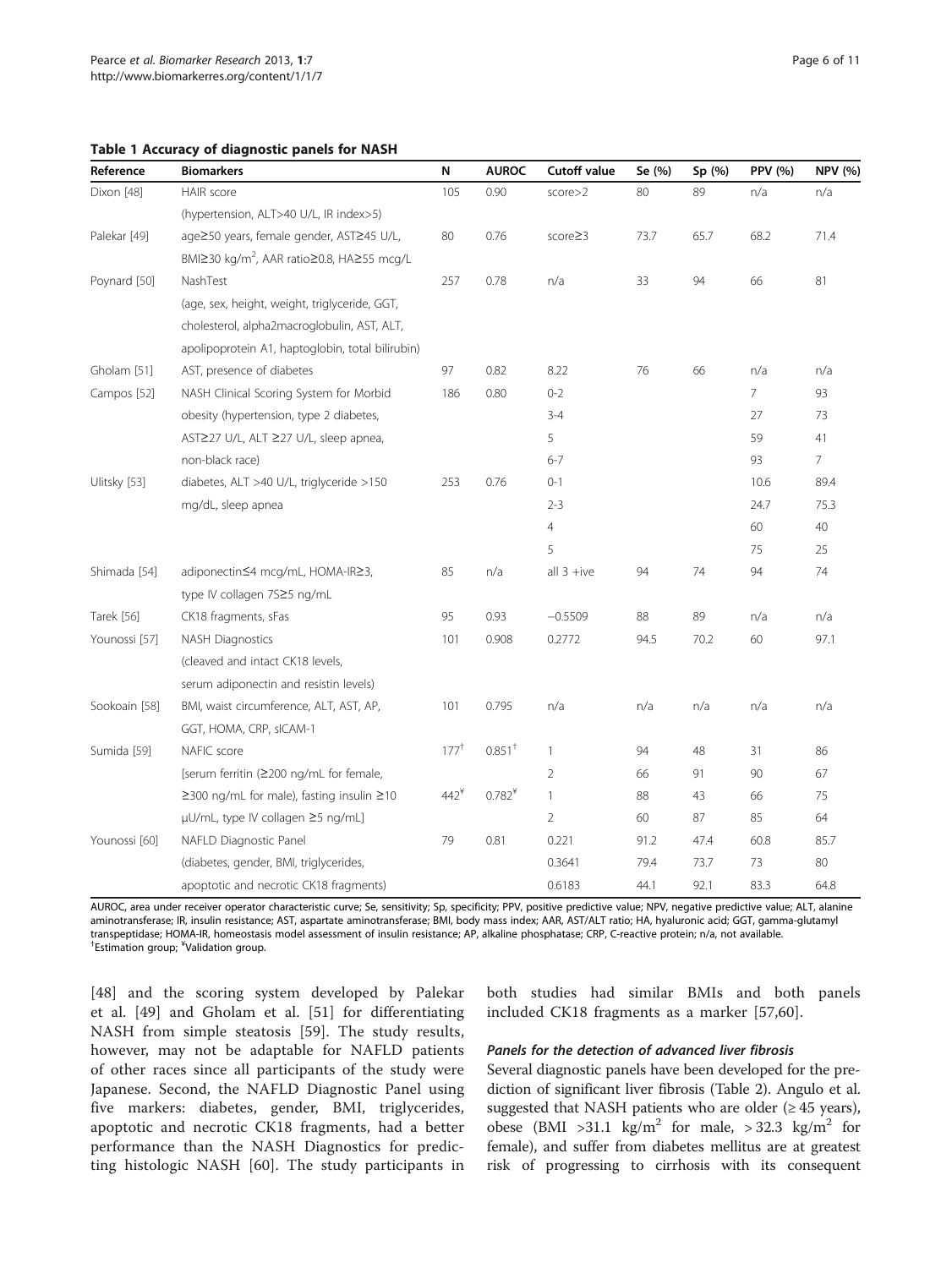| Reference     | <b>Biomarkers</b>                                            | N   | <b>AUROC</b> | <b>Cutoff value</b>    | Se (%) | Sp (%) | <b>PPV (%)</b> | <b>NPV (%)</b> |
|---------------|--------------------------------------------------------------|-----|--------------|------------------------|--------|--------|----------------|----------------|
| Angulo [61]   | age≥45 years, obesity (BMI>31.1 for male,                    | 144 | n/a          | n/a                    | n/a    | n/a    | n/a            | n/a            |
|               | >32.3 for female), diabetes, AAR>1                           |     |              |                        |        |        |                |                |
| Ratziu [62]   | <b>BAAT</b> score                                            | 93  | 0.84         | $\mathbf 0$            | 100    | 11     | 33             | 100            |
|               | (BMI≥28 kg/m <sup>2</sup> , age≥50 years, ALT≥2xULN,         |     |              | $\mathbf{1}$           | 100    | 47     | 45             | 100            |
|               | triglycerides≥1.7 mmol/L)                                    |     |              | $\overline{2}$         | 71     | 80     | 61             | 86             |
|               |                                                              |     |              | 3                      | 14     | 100    | 100            | 73             |
|               |                                                              |     |              | $\overline{4}$         | 0      | 100    | $\overline{0}$ | 70             |
| Rosenberg     | Original European Liver Fibrosis panel                       | 61  | 0.87         | 0.375                  | 89     | 96     | 80             | 98             |
| $[63]$        | (age, HA, TIMP1, PIIINP)                                     |     |              | 0.462                  | 78     | 98     | 87             | 96             |
| Guha [64]     | Enhanced Liver Fibrosis panel                                | 192 | 0.90         | 0.3576                 | 80     | 90     | 71             | 94             |
|               | (HA, TIMP1, PIIINP)                                          |     |              |                        |        |        |                |                |
| Gholam [51]   | ALT, HbA1C                                                   | 97  | 0.90         | 6.6                    | 83     | 82     | n/a            | n/a            |
| Ratziu [65]   | FibroTest                                                    | 267 | 0.81         | 0.3                    | 77     | 77     | 54             | 90             |
|               | (a2 macroglobulin, haptoglobin, GGT,                         |     |              | 0.7                    | 15     | 98     | 73             | 76             |
|               | Total bilirubin, apolipoprotein A1)                          |     |              |                        |        |        |                |                |
| Angulo [66]   | NAFLD Fibrosis Score                                         | 733 | 0.84         | $<-1.455$ <sup>+</sup> | 82     | 77     | 56             | 93             |
|               | (age, hyperglycemia, BMI, platelet count,                    |     |              | $>0.676$ <sup>+</sup>  | 51     | 98     | 90             | 85             |
|               | albumin, AAR)                                                |     |              | $<-1.455^{4}$          | 77     | 71     | 52             | 88             |
|               |                                                              |     |              | $>0.676$ <sup>¥</sup>  | 43     | 96     | 82             | 80             |
| Harrison [67] | <b>BARD</b> score                                            | 827 | 0.81         | $2 - 4$                |        |        | 43             | 96             |
|               | (BMI $\geq$ 28 kg/m <sup>2</sup> , AAR $\geq$ 0.8, diabetes) |     |              |                        |        |        |                |                |
| Cales [68]    | Fibrometer NAFLD                                             | 235 | 0.943        |                        | 78.5   | 95.9   | 87.9           | 92.1           |
|               | (glucose, AST, ferritin, ALT, body weight,                   |     |              |                        |        |        |                |                |
|               | age)                                                         |     |              |                        |        |        |                |                |
| Shah [69]     | FIB4 index                                                   | 541 | 0.802        | < 1.30                 | 74     | 71     | 43             | 90             |
|               | (age, ALT, AST, platelet count)                              |     |              | >2.67                  | 33     | 98     | 80             | 83             |
| Sumida [59]   | NAFIC score                                                  | 619 | 0.834        | 0                      | 95     | 33     | 32             | 96             |
|               | [serum ferritin (≥200 ng/mL for female,                      |     |              | $2 - 4$                | 84     | 74     | 52             | 93             |
|               | ≥300 ng/mL for male), fasting insulin≥10                     |     |              |                        |        |        |                |                |
|               | µU/mL, type IV collagen 7S≥5 ng/mL]                          |     |              |                        |        |        |                |                |
| Younossi [60] | NAFLD Diagnostic Panel                                       | 79  | 0.80         | 0.2188                 | 90.91  | 43.59  | 57.7           | 85             |
|               | (diabetes, gender, BMI, triglycerides,                       |     |              | 0.4242                 | 60.61  | 71.79  | 64.5           | 68.3           |
|               | apoptotic and necrotic CK18 fragments)                       |     |              | 0.5689                 | 51.52  | 89.74  | 81             | 68.6           |

<span id="page-6-0"></span>Table 2 Accuracy of diagnostic panels for advanced liver fibrosis

AUROC, area under receiver operator characteristic curve; Se, sensitivity; Sp, specificity; PPV, positive predictive value; NPV, negative predictive value; ALT, alanine aminotransferase; AST, aspartate aminotransferase; BMI, body mass index; AAR, AST/ALT ratio; HA, hyaluronic acid; GGT, gamma-glutamyl transpeptidase; TIMP1, tissue inhibitor of metalloproteinase 1; PIIINP, amino-terminal propeptide of type III collagen; ULN, upper limit of normal; n/a, not available. <sup>+</sup>Estimation group; <sup>¥</sup>Validation group.

complications. They also proposed that patients with those characteristics should be greatly encouraged to undergo liver biopsy so intervention can be offered [[61](#page-10-0)]. The BAAT scoring system is calculated as the sum of the following parameters: age at liver biopsy ( $\geq$  50 years = 1;  $< 50$  years = 0), BMI ( $\geq 28$  kg/m<sup>2</sup> = 1;  $< 28$  kg/m<sup>2</sup> = 0), triglycerides  $(\geq 1.7 \text{ mmol/L} = 1; \leq 1.7 \text{ mmol/L} = 0)$ , and ALT ( $\geq$  2 times of normal = 1; < 2 times of normal = 0). A score of 0 or 1 had 100% NPV for the diagnosis of septal

fibrosis and cirrhosis [\[62](#page-10-0)]. The European Liver Fibrosis Group studied 1021 subjects who had a variety of chronic liver diseases and came up with the Original European Liver Fibrosis panel (OELF). The panel consists of age and three serum markers, HA, TIMP1, and PIIINP. For NAFLD, fibrosis stage 3 or 4 was detectable using a threshold value of 0.375 with a sensitivity of 89%, specificity of 96%, PPV of 80%, and NPV of 98% [[63](#page-10-0)]. The Enhanced Liver Fibrosis panel (ELF) differs from the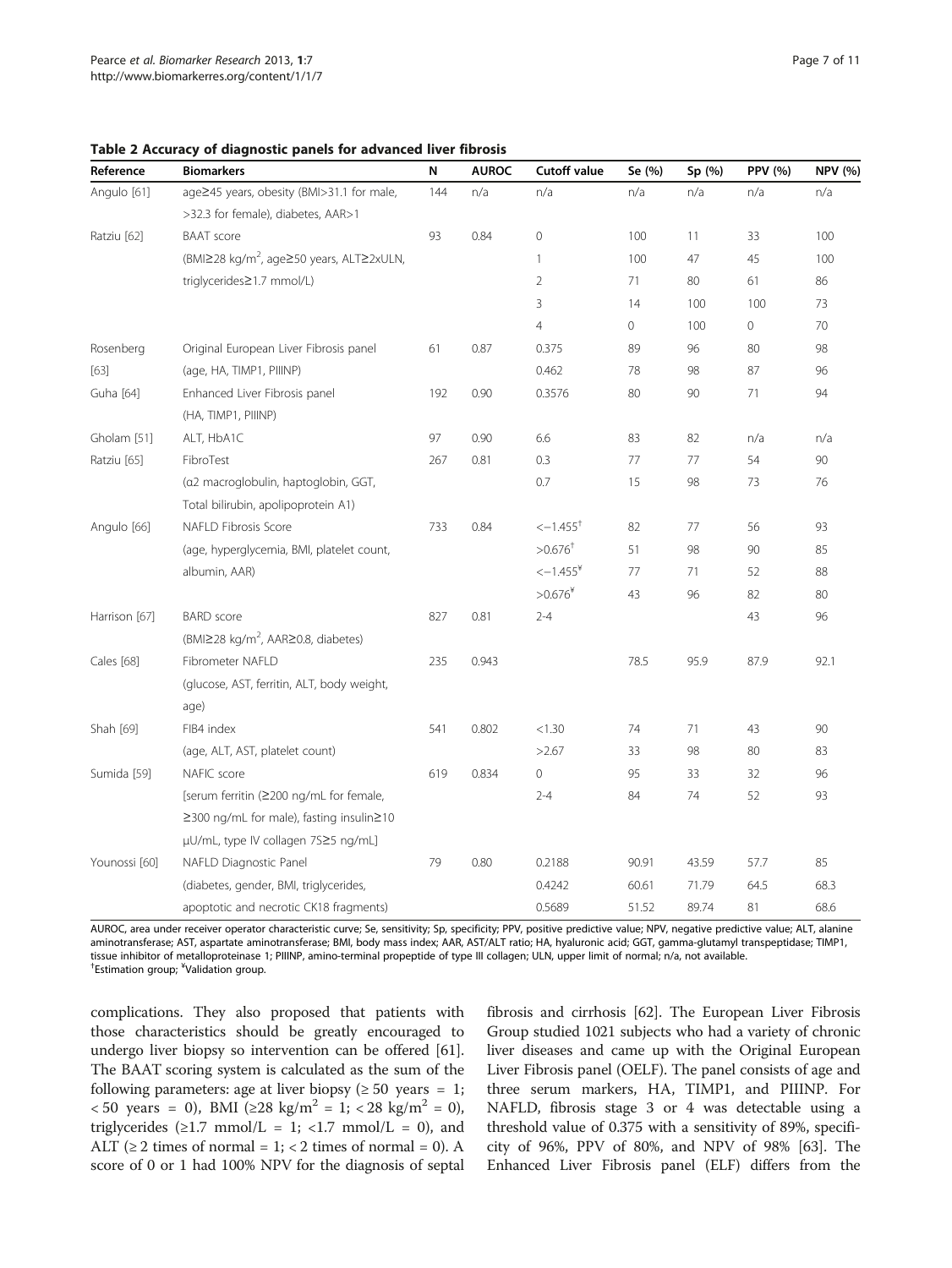OELF by simply removing age from the panel. Despite that change, the ELF had an excellent AUROC of 0.90 for distinguishing severe fibrosis (F0-2 vs. F3-4), good performance (AUROC 0.82) for moderate fibrosis (F0-1 vs. F2-4), and fair performance (AUROC 0.76) for no fibrosis (F0 vs. F1-4). By using the ELF, Guha et al. reported that 82% of liver biopsies in their study could be potentially avoided for the diagnosis of severe fibrosis [\[64\]](#page-10-0).

The commercially available FibroTest incorporates five serum markers, α2 macroglobulin, haptoglobin, apolipoprotein A1, gamma-glutamyl transpeptidase (GGT), and total bilirubin. It has a good performance for detecting F2 (AUROC 0.81) and F3 (AUROC 0.88) fibrosis. The probability of cirrhosis is very low when the test score is below 0.3. On the other hand, the patient should be managed as a patient with cirrhosis when the score is 0.7 or higher [\[65](#page-10-0)]. By simply using ALT and glycosylated hemoglobin A1C, Gholam et al. reported an excellent performance (AUROC 0.90) of their model for detection of liver fibrosis in severely obese subjects  $(BMI \ge 40 \text{ kg/m}^2)$  [\[51\]](#page-9-0).

The NAFLD Fibrosis Score (NFS) was developed from a large cohort (n=773) and is calculated from six variables: age, hyperglycemia, BMI, platelet count, albumin, and AST/ALT ratio. By applying the low cutoff score (-1.455), advanced fibrosis could be excluded with high accuracy (NPV of 93% and 88% in the estimation and validation groups, respectively). By applying the high cutoff score (0.676), the presence of advanced fibrosis could be diagnosed with high accuracy (PPV of 90% and 82% in the estimation and validation groups, respectively). By using this model, Angulo et al. reported that a liver biopsy would have been avoided in 75% of the study cohort and with a correct prediction of 90% [\[66\]](#page-10-0). Since being published, the NFS has been directly compared with several other models. For example, the easily calculated BARD score was reported to be at least equivalent to the more complex NFS in excluding patients with advanced fibrosis [\[67\]](#page-10-0). Depending on the presence of the following variables, BMI ≥ 28 kg/m<sup>2</sup> (1 point), AST/ALT ratio ≥ 0.8 (2 points), and diabetes (1 point), the BARD score ranges from 0 to 4. A score of 2–4 was associated with an OR for advanced fibrosis of 17 (95% CI 9.2-31.9) and a NPV of 96%. The BARD score seems to be more accurate at predicting advanced fibrosis in non-diabetics compared with diabetic patients [[67](#page-10-0)]. The Fibrometer NAFLD, which is computed from seven easily obtainable variables (glucose, AST, ferritin, platelet, ALT, body weight and age), was reported to be more accurate than the NFS [[68](#page-10-0)]. The FIB4 index was reported outperforming seven other noninvasive markers of fibrosis in patients with NAFLD, including the NFS, based on the analysis of a multi-center cohort [[69](#page-10-0)]. A FIB4 index  $\geq 2.67$  had an 80% PPV and a FIB4 index ≤1.30 had a 90% NPV of significant liver

fibrosis [[69](#page-10-0)]. As mentioned previously, the NAFIC score was developed based on a large Japanese cohort [[59](#page-10-0)]. After a direct comparison, it was concluded that the easily determined NAFIC score was at least equivalent to the more complex NFS. The authors further suggested that liver biopsy can be avoided in NAFLD patients with a NAFIC score of 0 or 1 because they are likely to have NAFLD without advanced fibrosis. In contrast, liver biopsy should be recommended in NAFLD patients with an NAFIC score of  $\geq 2$  to assess the extent of hepatic fibrosis and predict prognosis [[59](#page-10-0)]. Finally, the NAFLD Diagnostic Panel was directly compared with the NFS in a recent study with a much smaller cohort [[60](#page-10-0)]. For predicting either any degree of fibrosis or advanced fibrosis, the NAFLD Diagnostic Panel performed significantly better than that of the combined ELF and NFS model and ELF alone or NFS alone (any fibrosis and advanced fibrosis AUROC, 0.80 and 0.81, 0.78 and 0.63, 0.76 and 0.65, 0.71 and 0.59, respectively) [[60](#page-10-0)].

In summary, several diagnostic panels have been developed for the prediction of NASH and significant fibrosis in patients with NAFLD. Each panel is unique for its biomarker composition. The cohorts in different studies were heterogeneous in characteristics and sometimes highly selected, which may limit their utility in different populations. The recent published practice guideline recommends the NFS as a clinically useful tool for identifying NAFLD patients with higher likelihood of having bridging fibrosis and/or cirrhosis. In addition, the presence of MetS and the NFS may be used for identifying patients who are at risk for steatohepatitis and advanced fibrosis [\[70\]](#page-10-0).

# Biomarkers for NAFLD defined by proteomic studies

Using the promising proteomics, a few studies have been conducted to identify potential biomarkers for NAFLD. By studying bariatric surgery patients (n=98), Younossi et al. first found 12 protein peaks with significant differential expression when sera from NAFLD groups  $(n=91)$  were compared with obese controls  $(n=7)$  [\[71](#page-10-0)]. A prospective study identified three protein peaks, which were related to different hemoglobin subunits, progressively increased in intensity from patients who were obese but without liver lesions (n=24) to those with steatosis (n=32) and NASH (n=24), but returned to near normal value after patients had lost weight [[72\]](#page-10-0). Bell et al. reported the expression levels of 55 and 15 proteins changed significantly between the simple steatosis (n=24) and NASH with advanced fibrosis (n=22) groups and the NASH (n=23) and NASH with advanced fibrosis groups, respectively. There were, however, no significant differences observed between the simple steatosis and NASH groups, suggesting that systemic markers of fatty liver and NASH may not be present in serum from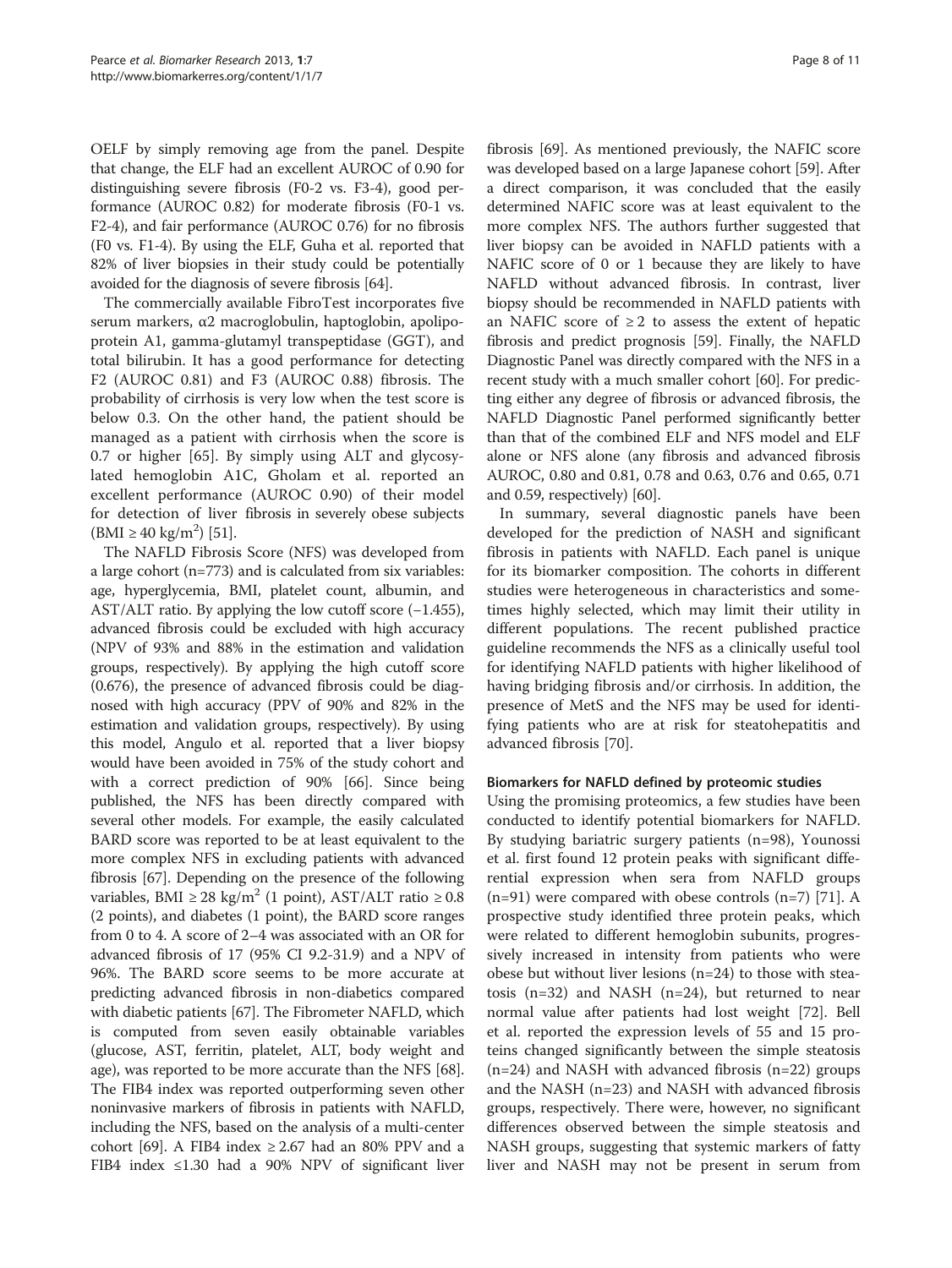<span id="page-8-0"></span>patients with mild disease [\[73](#page-10-0)]. Those proteins were found to be involved in immune regulation and inflammation, coagulation, cellular and extracellular matrix structure and function, and roles as carrier proteins in the blood [[73](#page-10-0)].

In addition to sera, proteomics have also been used in other tissues to discover biomarkers for NAFLD. By studying liver specimens from severely obese patients, Charlton et al. discovered nine proteins with differential expression between study groups [[74](#page-10-0)]. Lumican, a 40-kDa keratin sulfate proteoglycan that regulates collagen fibril assembly and activates transforming growth factor-beta and smooth muscle actin, was overexpressed in a progressive manner in NASH-mild versus simple steatosis (124%, p < 0.001), NASH-progressive versus NASH-mild (156%, p < 0.001), and NASH-progressive versus obese normal (178%,  $p < 0.001$ ). Fatty acid binding protein-1, which is protective against the detergent effects of excess fatty acids, was underexpressed in NASH-mild versus simple steatosis (73%, p < 0.001), NASH-progressive versus NASH-mild (81%, p < 0.001), and NASH-progressive versus obese normal (59%, p < 0.001) [[74](#page-10-0)]. Another study analyzed liver samples from severely obese patients and identified two candidate markers, CPS1 and GRP78, which were down-regulated in NASH versus normal control groups [\[75\]](#page-10-0). CPS1 and GRP78 were also confirmed to be serum candidate markers of NAFLD. Their serum concentrations decreased gradually from control subjects to steatosis and NASH patients [[75](#page-10-0)]. By studying visceral adipose tissue, Younossi et al. reported that a model based on a combination of clinical and phosphoproteomic parameters had a good performance in predicting NASH (AUROC 0.86, sensitivity 81.3%, specificity 87%) [\[76](#page-10-0)].

In contrast to the previous reports, Ulukaya et al. reported that serum proteomic pattern analysis did not help to distinguish NASH from simple steatosis in patients with NAFLD [[77](#page-10-0)]. Compared to the prior studies, the study subjects had a much lower BMI, which may explain the disparity.

In summary, proteomics is a promising technology that can screen a large number of proteins in a high throughput fashion. The use of proteomics in discovery of biomarkers for NAFLD is still in early stages. Most of the data mentioned in this section were derived from severely obese subjects who were mainly Caucasians. The findings need to be validated in other population in the future.

# Conclusion

Several biomarkers that are associated with inflammation, ECM, and apoptosis have been individually studied for their performances in distinguishing NASH from simple steatosis. Routine use of individual marker is limited by the controversial published results and commercial unavailability. Several panels of biomarkers in variable combination have been developed for the detection of either NASH and/or advanced liver fibrosis. Most of the panels have not been validated in longitudinal studies. The study cohorts are heterogeneous in characteristics and sometimes highly selected. Future studies should be ideally designed as population-based, prospective, and longitudinal in order to eliminate selection and referral biases and to validate the results derived from cross-sectional studies.

#### Competing interests

The authors declare that they have no competing interests.

#### Authors' contributions

SP, NT and JP drafted the manuscript. All authors read and approved the final manuscript.

Received: 9 November 2012 Accepted: 4 January 2013 Published: 4 February 2013

#### References

- 1. Angulo P: Nonalcoholic fatty liver disease. N Engl J Med 2002, 346:1221–1231.
- 2. Wieckowska A, Feldstein AE: Nonalcoholic fatty liver disease in the pediatric population: a review. Curr Opin Pediatr 2005, 17:636–641.
- 3. Ekstedt M, Franzen LE, Mathiesen UL, Thorelius L, Holmqvist M, Bodemar G, Kechagias S: Long-term follow-up of patients with NAFLD and elevated liver enzymes. Hepatology 2006, 44:865–873.
- 4. Xie L, Yui J, Hatori A, Yamasaki T, Kumata K, Wakizaka H, Yoshida Y, Fujinaga M, Kawamura K, Zhang MR: Translocator protein (18 kDa), a potential molecular imaging biomarker for non-invasively distinguishing nonalcoholic fatty liver disease. J Hepatol 2012, 57:1076–1082.
- 5. Soderberg C, Stal P, Askling J, Glaumann H, Lindberg G, Marmur J, Hultcrantz R: Decreased survival of subjects with elevated liver function tests during a 28-year follow-up. Hepatology 2010, 51:595–602.
- 6. Wieckowska A, McCullough AJ, Feldstein AE: Noninvasive diagnosis and monitoring of nonalcoholic steatohepatitis: present and future. Hepatology 2007, 46:582–589.
- Browning JD, Szczpaniak LS, Dobbins R, Nuremberg P, Horton JD, Cohen JC, Grundy SM, Hobbs HH: Prevalence of hepatic steatosis in an urban population in the United States: impact of ethnicity. Hepatology 2004, 40:1387–1395.
- 8. Sorrentino P, Tarantino G, Conca P, Perrella A, Terracciano ML, Vecchione R, Gargiulo G, Gennarelli N, Lobello R: Silent non-alcoholic fatty liver diseasea clinical-histological study. J Hepatol 2004, 41:751–757.
- 9. Mofrad P, Contos MJ, Haque M, Sargeant C, Fisher RA, Luketic VA, Sterling RK, Shiffman ML, Stravitz RT, Sanyal AJ: Clinical and histologic spectrum of nonalcoholic fatty liver disease associated with normal ALT values. Hepatology 2003, 37:1286–1292.
- 10. de Alwis NM, Day CP: Non-alcoholic fatty liver disease: the mist gradually clears. J Hepatol 2008, 48(Suppl 1):S104–S112.
- 11. Romeo GR, Lee J, Shoelson SE: Metabolic syndrome, insulin resistance, and roles of inflammation – mechanisms and therapeutic target. Arterioscler Thromb Vasc Biol 2012, 32:1771–1776.
- 12. Kleiner DE, Brunt EM, Natta MV, Behling C, Contos MJ, Cummings OW, Ferrell LD, Liu YC, Torbenson MS, Unalp-Arida A, Yeh M, McCullough AJ, Sanyal A: Design and validation of a histological scoring system for nonalcoholic fatty liver disease. Hepatology 2005, 41:1313–1321.
- 13. Hotamisligil GS, Budavari A, Murray D, Spiegelman BM: Reduced tyrosine kinase activity of the insulin receptor in obesity-diabebes. J Clin Invest 1994, 94:1543–1549.
- 14. Abiru S, Migita K, Maeda Y, Daikoku M, Ito M, Ohata K, Nagaoka S, Matsumoto T, Takii Y, Kusumoto K, Nakamura M, Komori A, Yano K, Yatsuhashi H, Eguchi K, Ishibashi H: Serum cytokine and soluble cytokine receptor levels in patients with non-alcoholic steatohepatitis. Liver Int 2006, 26:39–45.
- 15. Alaaeddine N, Sidaoui J, Hilal G, Serhal R, Abedelrahman A, Khoury S: TNFalpha messenger ribonucleic acid (mRNA) in patients with nonalcoholic steatohepatitis. Eur Cytokine Netw 2012, 23:107–111.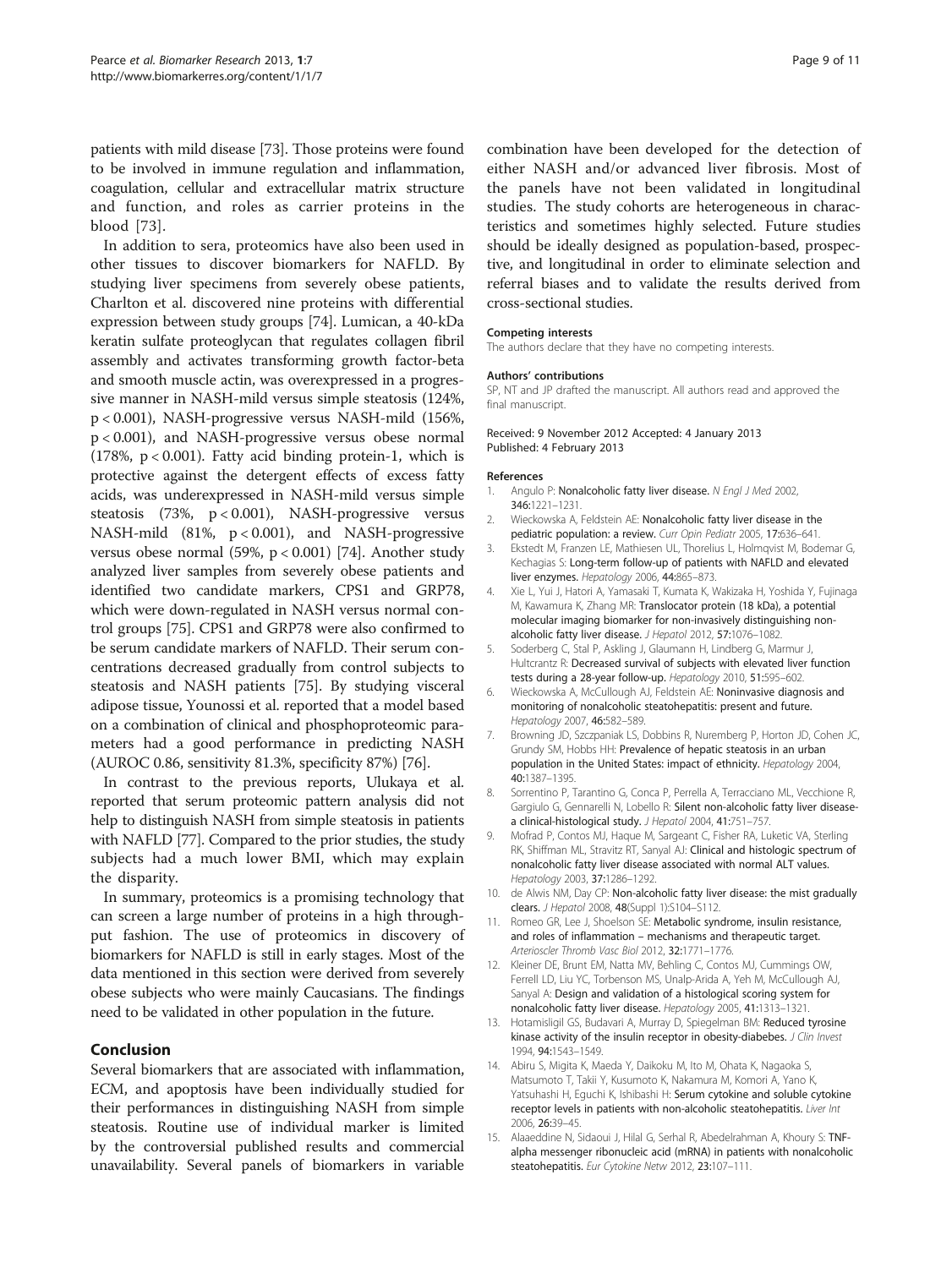- <span id="page-9-0"></span>16. Satapathy SK, Garg S, Chauhan R, Sakhuja P, Malhotra V, Sharma BC, Sarin SK: Beneficial effects of tumor necrosis factor-alpha inhibition by pentoxyfilline on clinical, biochemical, and metabolic parameters of patients with nonalcoholic steatohepatitis. Am J Gastroenterol 2004, 99:1946–1952.
- 17. Satapathy SK, Sakhuja P, Malhotra V, Shamrma BC, Sarin SK: Beneficial effects of pentoxyfilline on hepatic steatosis, fibrosis and necroinflammation in patients with non-alcoholic steatohepatitis. J Gastroenterol Hepatol 2007, 22:634–638.
- 18. Zein CO, Yerian LM, Gogate P, Lopez R, Kirwan JP, Feldstein AE, McCullough AJ: Pentoxifylline improves nonalcoholic steatohepatitis: a randomized placebo-controlled trial. Hepatology 2011, 54:1610–1619.
- 19. Senn JJ, Klover PJ, Nowak IA, Zimmers TA, Koniaris LG, Furlanetto RW, Mooney RA: Suppressor of cytokine signaling-3 (SOCS-3), a potential mediator of interleukin-6-dependent insulin resistance in hepatolocytes. J Biol Chem 2003, 278:13740–13746.
- 20. Kugelmas M, Hill DB, Vivian B, Marsano L, McClain CJ: Cytokines and NASH: pilot study of the effects of lifestyle modification and vitamin E. Hepatology 2003, 38:413–419.
- 21. Garcia-Galiano D, Sanchez-Garrido MA, Espejo I, Montero JL, Costan G, Marchal T, Membrives A, Gallardo-Valverde JM, Munoz-Castaneda JR, Arevalo De la Mata M, Muntane J: IL-6 and IGF-1 are independent prognostic factors of liver steatosis and non-alcoholic steatohepatitis in morbidly obese patients. Obes Surg 2007, 17:493–503.
- 22. Tarantino G, Conca P, Pasanisi F, Ariello M, Mastrolia M, Arena A, Tarantino M, Scopacasa F, Vecchione R: Could inflammatory markers help diagnose nonalcoholic steatohepatitis? Eur J Gastroenterol Hepatol 2009, 21:504–511.
- 23. Park SH, Kim BI, Yun JW, Kim JW, Park DI, Cho YK, Sung IK, Park CY, Sohn CI, Jeon WK, Kim H, Rhee EJ, Lee WY, Kim SW: Insulin resistance and creactive protein as independent risk factors for non-alcoholic fatty liver disease in non-obese Asian men. J Gastroenterol Hepatol 2004, 19:694–698.
- 24. Yoneda M, Mawatari H, Fujita K, Iida H, Yonemitsu K, Kato S, Takahashi H, Kirikoshi H, Inamori M, Nozaki Y, Abe Y, Kubota K, Saito S, Iwasaki T, Terauchi Y, Togo S, Maeyama S, Nakajima A: High-sensitivity c-reactive protein is an independent clinical feature of nonalcoholic steatohepatitis (NASH) and also of the severity of fibrosis in NASH. J Gastroenterol 2007, 42:573-582.
- 25. Fierbinteanu-Braticevici C, Baicus C, Tribus L, Papacocea R: Predictive factors for nonalcoholic steatohepatitis (NASH) in patients with nonalcoholic fatty liver disease (NAFLD). J Gastrointestin Liver Dis 2011, 20:153-159.
- 26. Koruk M, Taysi S, Savas MC, Yilmaz O, Akcay F, Karakok M: Serum levels of acute phase proteins in patients with nonalcoholic steatohepatitis. Turk J Gastroenterol 2003, 14:12–17.
- 27. Hui JM, Farrell GC, Kench JG, George J: High sensitivity c-reactive protein values do not reliably predict the severity of histological changes in NAFLD. Hepatology 2004, 39:1458–1459.
- Zimmermann E, Anty R, Tordjman J, Verrijken A, Gual P, Tran A, Iannelli A, Gugenheim J, Bedossa P, Francque S, Marchand-Brustel YL, Clement K, Gaal LV, Sorensen T, Jess T: C-reactive protein levels in relation to various features of non-alcoholic fatty liver disease among obese patients. J Hepatol 2011, 55:660-665.
- 29. Yoneda M, Uchiyama T, Kato S, Endo H, Fujita K, Yoneda K, Mawatari H, Ijda H, Takahashi H, Kirikoshi H, Inamori M, Nozaki Y, Kobayashi N, Kubota K, Saito S, Maeyama S, Saraga M, Aburatani H, Kodama T, Nakajima A: Plasma pentraxin3 is a novel marker for nonalcoholic steatohepatitis. BMC Gastroenterol 2008, 8:53.
- 30. Fargion S, Mattioli M, Fracanzani AL, Sampietro M, Tavazzi D, Fociani P, Taioli E, Valenti L, Fiorelli G: Hyperferritinemia, iron overload, and multiple metabolic alterations identify patients at risk for nonalcoholic steatohepatitis. Am J Gastroenterol 2001, 96:2448-2455.
- 31. Yoneda M, Nozaki Y, Endo H, Mawatari H, Iida H, Fujita K, Yoneda K, Takahashi H, Kirikoshi H, Inamori M, Kobayashi N, Kubota K, Saito S, Maeyama S, Hotta K, Nakajima A: Serum ferritin is a clinical biomarker in Japanese patients with nonalcoholic steatohepatitis (NASH) independent of HFE gene mutation. Dig Dis Sci 2010, 55:808–814.
- 32. Manousou P, Kalambokis G, Grillo F, Watkins J, Xirouchakis E, Pleguezuelo M, Leandro G, Arvaniti V, Germani G, Patch D, Calvaruso V, Mikhailidis DP, Dhillon AP, Burroughs AK: Serum ferritin is a discriminant marker for both fibrosis and inflammation in histologically proven non-alcoholic fatty liver disease patients. Liver Int 2011, 31:730–739.
- 33. Kowdley KV, Belt P, Wilson LA, Yeh MM, Neuschwander-Tetri BA, Chalasani N, Sanyal AJ, Nelson JE: Serum ferritin is an independent predictor of

histologic severity and advanced fibrosis in patients with nonalcoholic fatty liver disease. Hepatology 2012, 55:77–85.

- 34. Chandok N, Minuk G, Wengiel M, Uhanova J: Serum ferritin levels do not predict the stage of underlying non-alcoholic fatty liver disease. J Gastrointestin Liver Dis 2012, 21:53–58.
- 35. Sakugawa H, Nakayoshi T, Kobashigawa K, Yamashiro T, Maeshiro T, Miyagi S, Shiroma J, Toyama A, Nakayoshi T, Kinjo F, Saito A: Clinical usefulness of biochemical markers of liver fibrosis in patients with nonalcoholic fatty liver disease. World J Gastroenterol 2005, 11:255–259.
- 36. Lydatakis H, Hager IP, Kostadelou E, Mpousmpoulas S, Pappas S, Diamantis I: Non-invasive markers to predict the liver fibrosis in non-alcoholic fatty liver disease. Liver Int 2006, 26:864-871.
- 37. Malik R, Chang M, Bhaskar K, Nasser I, Curry M, Schuppan D, Byrnes V, Afdhal N: The clinical utility of biomarkers and the nonalcoholic steatohepatitis CRN liver biopsy scoring system in patients with nonalcoholic fatty liver disease. J Gastroenterol Hepatol 2009, 24:564–568.
- 38. Tanwar S, Trembling PM, Guha IN, Parkes J, Kaye P, Burt AD, Ryder SD, Aithal GP, Day CP, Rosenberg WM: Validation of PIIINP for the detection and assessment of non-alcoholic steatohepatitis in patients with nonalcoholic fatty liver disease. Hepatology 2012, [Epub ahead of print].
- 39. Feldstein AE, Canbay A, Angulo P, Taniai M, Burgart LJ, Lindor KD, Gores GJ: Hepatocyte apoptosis and Fas expression are prominent features of human nonalcoholic steatohepatitis. Gastroenterology 2003, 125:437–443.
- 40. Feldstein AE, Gores GJ: Apoptosis in alcoholic and nonalcoholic steatohepatitis. Front Biosci 2005, 10:3093–3099.
- 41. Wieckowska A, Zein NN, Yerian LM, Lopez AR, McCullough AJ, Feldstein AE: In vivo assessment of liver cell apoptosis as a novel biomarker of disease severity in nonalcoholic fatty liver disease. Hepatology 2006, 44:27-33.
- 42. Feldstein AE, Wieckowska A, Lopez AR, Liu YC, Zein NN, McCullough AJ: Cytokeratin-18 fragment levels as noninvasive biomarkers for nonalcoholic steatohepatitis: a multicenter validation study. Hepatology 2009, 50:1072–1078.
- 43. Papatheodoridis GV, Hadziyannis E, Tsochatzis E, Georgiou A, Kafiri G, Tiniakos DG, Margariti K, Manolakopoulos S, Manesis EK, Archimandritis AJ: Serum apoptotic caspase activity in chronic hepatitis C and nonalcoholic fatty liver disease. J Clin Gastroenterol 2010, 44:e87-e95.
- 44. Tsutsui M, Tanaka N, Kawakubo M, Sheena Y, Horiuchi A, Komatsu M, Nagaya T, Joshita S, Umemura T, Ichijo T, Matsumoto A, Yoshizawa K, Aoyama T, Tanaka E, Sano K: Serum fragmented cytokeratin 18 levels reflect the histologic activity score of nonalcoholic fatty liver disease more accurately than serum alanine aminotransferase levels. *J Clin* Gastroenterol 2010, 44:440–447.
- 45. Yilmaz Y, Dolar E, Ulukaya E, Akgoz S, Keskin M, Kiyici M, Aker S, Yilmaztepe A, Gurel S, Gulten M, Nak SG: Soluble forms of extracellular cytokeratin 18 may differentiate simple steatosis from nonalcoholic steatohepatitis. World J Gastroenterol 2007, 13:837-844.
- 46. Shen J, Chan HL, Wong GL, Choi PC, Chan AW, Chan HY, Chim AM, Yeung DK, Chan FK, Woo J, Yu J, Chu WC, Wong VW: Non-invasive diagnosis of non-alcoholic steatohepatitis by combined serum biomarkers. J Hepatol 2012, 56:1363–1370.
- 47. Joka D, Wahl K, Moeller S, Schlue J, Vaske B, Bahr MJ, Manns MP, Schulze-Osthoff K, Bantel H: Prospective biopsy-controlled evaluation of cell death biomarkers for prediction of liver fibrosis and nonalcoholic steatohepatitis. Hepatology 2012, 55:455–464.
- 48. Dixon JB, Bhathal PS, O'Brien PE: Nonalcoholic fatty liver disease: predictors of nonalcoholic steatohepatitis and liver fibrosis in the severely obese. Gastroenterology 2001, 121:91-100.
- 49. Palekar NA, Naus R, Larson SP, Ward J, Harrison SA: Clinical model for distinguishing nonalcoholic steatohepatitis from simple steatosis in patients with nonalcoholic fatty liver disease. Liver Int 2006, 26:151-156.
- 50. Poynard T, Ratziu V, Charlotte F, Messous D, Munteanu M, Imbert-Bismut F, Massard J, Bonyhay L, Tahiri M, Thabut D, Cadranel JF, Le Bail B, de Ledinghen V, LIDO Study Group, CYTOL study group: Diagnostic value of biochemical markers (NashTest) for the prediction of nonalcoholic steatohepatitis in patients with non-alcoholic fatty liver disease. BMC Gastroenterol 2006, 6:34.
- 51. Gholam PM, Flancbaum L, Machan JT, Charney DA, Kotler DP: Nonalcoholic fatty liver disease in severely obese subjects. Am J Gastroenterol 2007, 102:399–408.
- 52. Campos GM, Bambha K, Vittinghoff E, Rabl C, Posselt AM, Ciovica R, Tiwari U, Ferrel L, Pabst M, Bass NM, Merriman RB: A clinical scoring system for